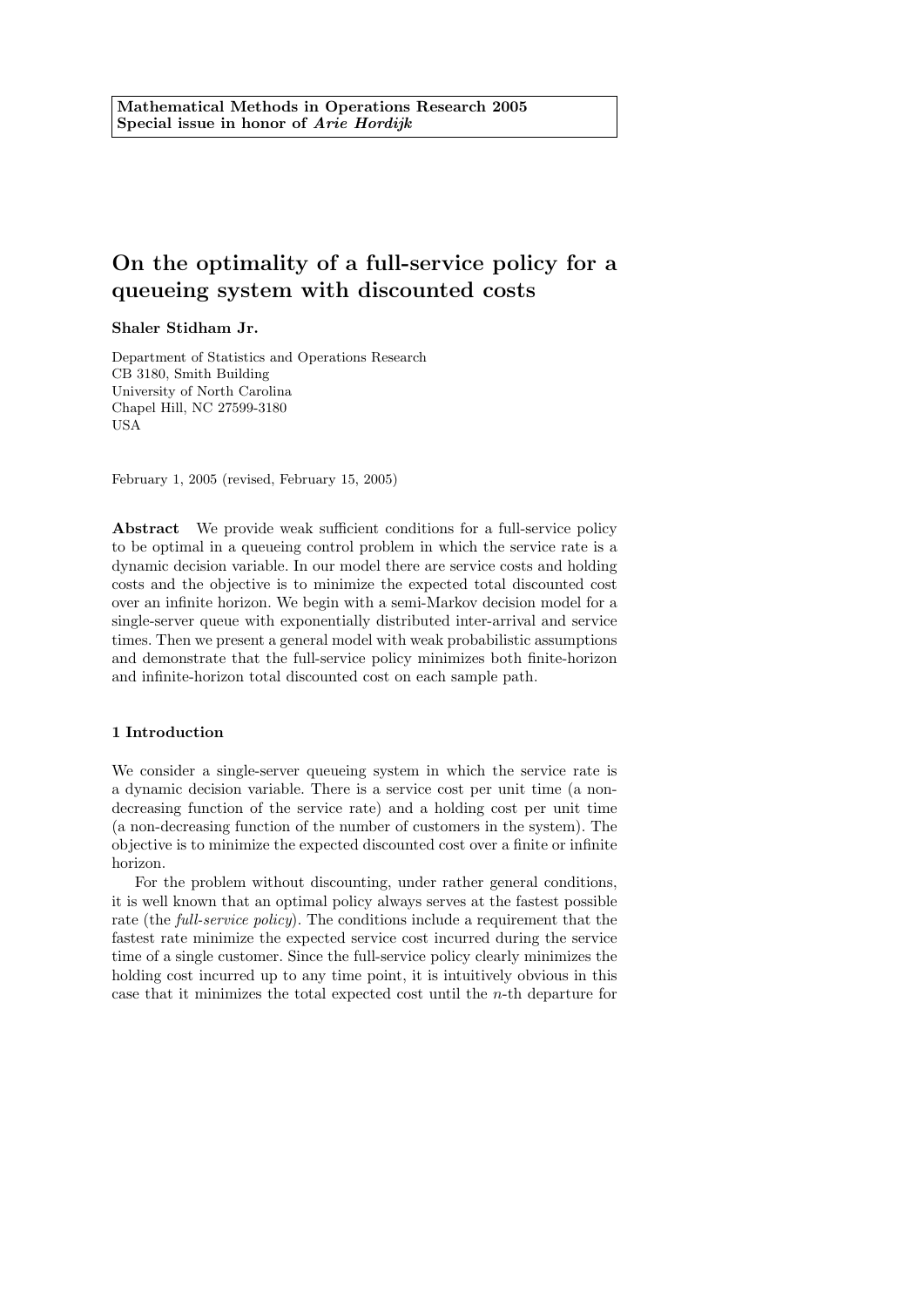any  $n$ , and hence the long-run average expected cost as well. This intuition was the basis for a rigorous proof of the optimality of the full-service policy for a very general single-server queueing system in a seminal paper by Sobel [4].

For the problem with discounting, this intuition is no longer valid. It may be preferable to use a slower, cheaper rate to save on the service-cost rate now, since the resulting higher future cost is discounted and thus has a diminished impact on the present value of the total cost. Nonetheless, it is clear that the full-service policy will still often be optimal in the problem with discounting, provided that the discount rate is sufficiently small. There are scattered results in the literature that confirm this conjecture, but often under strong economic and probabilistic conditions. In particular, most papers assume exponentially distributed inter-arrival and service times, in order to formulate the optimization problem as a semi-Markov decision process (SMDP).

It is the objective of this paper to provide a unified treatment of the optimality of a full-service policy for the discounted-cost problem. In particular, we seek the weakest possible economic and probabilistic conditions under which a full-service policy is optimal. To fix ideas and provide a brief review of the literature, we begin (Section 2) with a general SMDP model for the exponential case, which leads naturally to a general set of sufficient conditions for the optimality of a full-service policy in that setting, for the case of a linear holding-cost function. The key to this analysis is a transformation, in which we measure the cost of each policy relative to that of a fixed policy, namely the policy that always uses the zero service rate (the no-service policy). The analysis of this transformed SMDP model suggests a set of sufficient conditions for a much more general model, which is presented in Section 3. In this setting we are able to use sample-path analysis to prove that the full-service policy is optimal in a more general sense. Namely, it minimizes the total discounted cost until the n-th departure, for any realization of the sequence of arrival times and service requirements of the customers. The analysis is similar to that used by Sobel [4] for the problem without discounting. Finally, in Section 4 we return to the *SMDP* model for the exponential case and show how the optimality of a full-service policy extends to non-linear holding-cost functions.

## 2 An M/M/1 Queue with Discounted Costs.

We consider an  $M/M/1$  queue with fixed arrival rate  $\lambda$  and service rate  $\mu$ , which can be dynamically varied between 0 and  $\bar{\mu} < \infty$ . There is a service cost which is incurred at rate  $c(\mu) \geq 0$  while service rate  $\mu$  is in effect, where  $c(\cdot)$  is continuous and non-decreasing in  $\mu \in [0, \bar{\mu}]$  with  $c(0) = 0$ . There is a nonnegative holding cost rate  $h(i)$  per unit time while there are i customers in system, where  $h(i)$  is non-decreasing in  $i > 0$ . Future costs are continuously discounted at rate  $\alpha > 0$ . The objective is to minimize the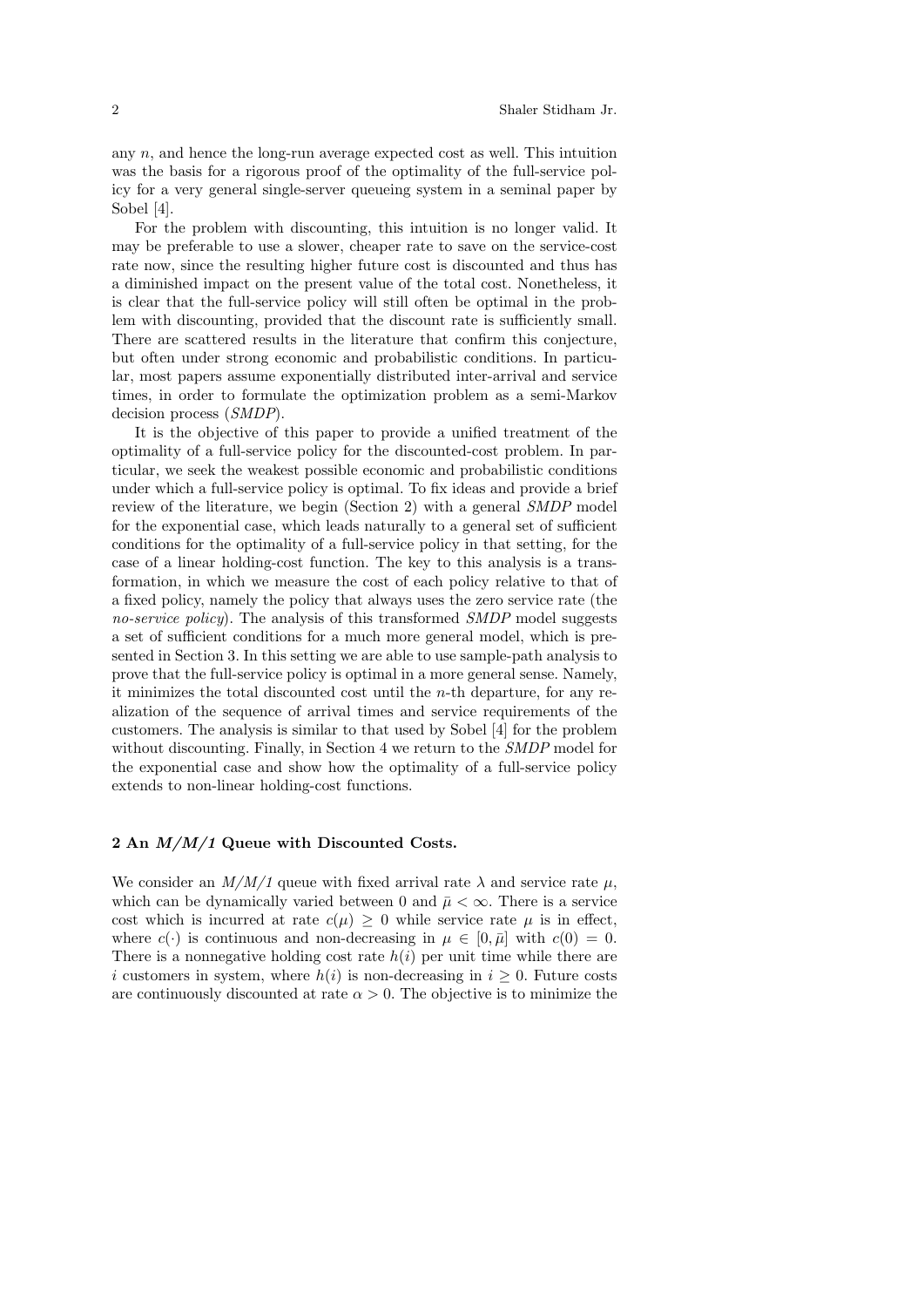On the optimality of a full-service policy 3

expected  $\alpha$ -discounted total cost over an infinite horizon, from each starting state  $i \in S = \{0, 1, ...\}$ , where the state is the number of customers in the system.

We observe the system at each arrival and service completion instant (i.e., at each change of state) in order to formulate the problem as a semi-Markov decision process (SMDP). Let  $v(i)$  denote the minimum expected total discounted cost over an infinite horizon, starting from state  $i \geq 0$ . At each change of state, a service rate  $\mu \in [0, \bar{\mu}]$  is selected, which then remains in effect until the next change of state. Without loss of generality we assume that  $\mu = 0$  is always selected when  $i = 0$ . Using standard arguments, one can show that  $v$  satisfies the optimality equations,

$$
v(i) = \min_{\mu \in [0,\bar{\mu}]} \left\{ \frac{h(i) + c(\mu)}{\alpha + \lambda + \mu} + \left( \frac{\lambda}{\alpha + \lambda + \mu} \right) v(i+1) + \left( \frac{\mu}{\alpha + \lambda + \mu} \right) v(i-1) \right\}, \ i \ge 1, \quad (1)
$$

$$
v(0) = \frac{h(0)}{\alpha + \lambda} + \left( \frac{\lambda}{\alpha + \lambda} \right) v(1).
$$

For  $i \geq 1$ , note that (1) holds if and only if

$$
(\alpha + \lambda + \mu)v(i) \le h(i) + c(\mu) + \lambda v(i+1) + \mu v(i-1) ,
$$

or, equivalently,

$$
(\alpha+\lambda+\bar\mu)v(i)\leq h(i)+c(\mu)+\lambda v(i+1)+\mu v(i-1)+(\bar\mu-\mu)v(i)\;,
$$

for all  $\mu \in [0, \bar{\mu}]$ , with equality for at least one  $\mu$ . But the last assertion is true if and only if

$$
(\alpha + \lambda + \bar{\mu})v(i) = \min_{\mu \in [0,\bar{\mu}]} \{h(i) + c(\mu) + \lambda v(i+1) + \mu v(i-1) + (\bar{\mu} - \mu)v(i)\} . (3)
$$

On the other hand, equation (2) for  $i = 0$  holds if and only if

$$
(\alpha + \lambda + \bar{\mu})v(0) = h(0) + c(0) + \lambda v(1) + \bar{\mu}v(0)
$$
  
\$\leq h(0) + c(\mu) + \lambda v(1) + (\bar{\mu} - \mu)v(0) + \mu v(-1)\$ ,

for all  $\mu \in [0, \bar{\mu}]$ , where the latter inequality holds since  $c(\mu) \geq c(0) = 0$  for all  $\mu \in [0, \bar{\mu}]$ , and we take  $v(-1) = v(0)$ . Hence (2) is equivalent to

$$
(\alpha + \lambda + \bar{\mu})v(0) = \min_{\mu \in [0,\bar{\mu}]} \{h(0) + c(\mu) + \lambda v(1) + \mu v(-1) + (\bar{\mu} - \mu)v(0)\},\,
$$

which in turn is equivalent to (3) for  $i = 0$ .

It follows that  $v(\cdot)$  satisfies the uniformized version (3) of the optimality equation for all  $i \geq 0$ . By appropriate choice of time units we assume that  $\alpha + \lambda + \bar{\mu} = 1$ , without loss of generality. Thus  $v(\cdot)$  satisfies

$$
v(i) = h(i) + \lambda v(i+1) + \min_{\mu \in [0,\bar{\mu}]} \{c(\mu) + \mu v(i-1) + (\bar{\mu} - \mu)v(i)\}, \ i \ge 0,
$$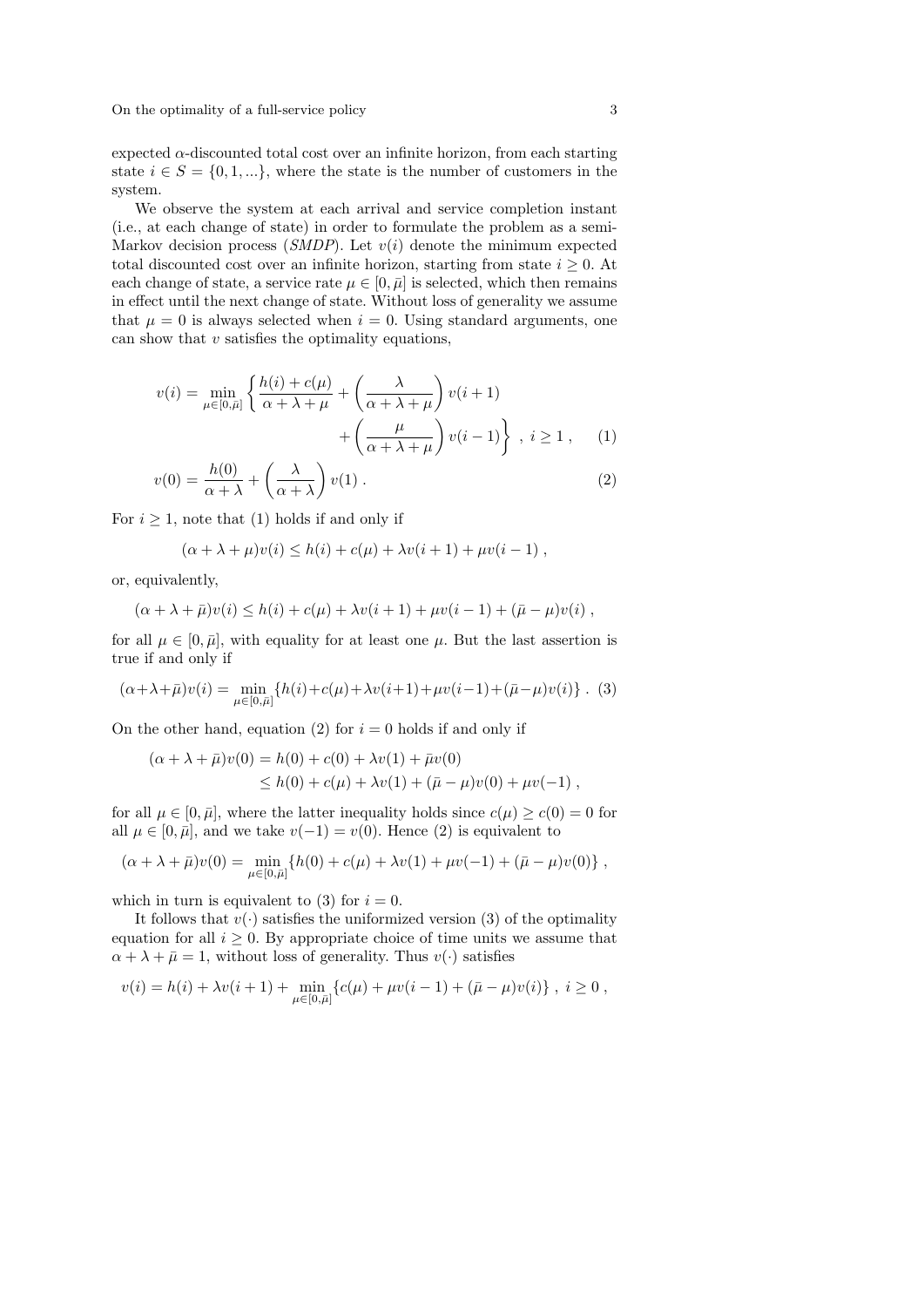or, equivalently,

$$
v(i) = h(i) + \lambda v(i+1) + \bar{\mu}v(i) + \min_{\mu \in [0,\bar{\mu}]} \{c(\mu) - \mu[v(i) - v(i-1)]\}, i \ge 0. (4)
$$

Note that  $v(i) - v(i-1)$  is the benefit of a service completion in state i, i.e., the savings in expected future discounted cost from being in state  $i - 1$ rather than i. While in state i and using service rate  $\mu$ , we incur a direct service cost at rate  $c(\mu)$ , while service completions occur at rate  $\mu$ , each bringing a benefit  $v(i) - v(i - 1)$ . Therefore, the *net* variable cost rate (to be minimized) is  $g(i, \mu) := c(\mu) - \mu[v(i) - v(i-1)]$ . Let  $\mu(i)$  denote the (largest) minimizer of  $q(i, \mu)$  in [0,  $\bar{\mu}$ ]. The following lemma is immediate.

**Lemma 1** Suppose  $v(i) - v(i-1)$  is nondecreasing in  $i \geq 1$ . That is,  $v(\cdot)$ is convex in the integer variable  $i \geq 0$ . Then  $\mu(i)$  is nondecreasing in  $i \geq 0$ .

#### 2.1 Inductive Proof of Convexity of  $v(\cdot)$

Thus, to prove that an optimal policy is monotonic, it suffices to show that  $v(i)$  is convex in i. Henceforth we shall make the following assumption.

**Assumption.** The holding cost rate,  $h(i)$ , is convex in  $i \geq 0$ .

The standard approach for proving that the optimal value function,  $v(\cdot)$ , is convex is induction on a sequence of successive approximations,  $v_n(i)$ , to  $v(i)$ . Let  $\{v_n, n \geq 0\}$  be defined recursively by  $v_0 \equiv 0$  and, for  $n \geq 1, i \geq 0$ , by

$$
v_n(i) = h(i) + \lambda v_{n-1}(i+1) + \min_{\mu \in [0,\bar{\mu}]} \{c(\mu) + \mu v_{n-1}(i-1) + (\bar{\mu} - \mu) v_{n-1}(i)\}.
$$

It follows from the theory of Markovian decision processes (see Puterman [3]) that  $v_n(i) \to v(i)$  as  $n \to \infty$ , for all  $i \geq 0$ . Convexity of v will then follow if we can show that  $v_n$  is convex for each n. This can easily be done by induction on  $n$  (see, e.g., Lippman [2]). Thus we have the following theorem.

**Theorem 1** For all  $n \geq 0$ ,  $v_n(i)$  is convex in  $i \geq 0$ . Hence  $v(i)$  is convex in  $i \geq 0$  and an optimal service-rate control policy for the infinite-horizon, discounted problem is monotonic:  $\mu(i)$  is non-decreasing in  $i \geq 0$ .

#### 2.2 Extensions and comments.

1) More general service-cost function and feasible action set.

Nothing in the proof of monotonicity specifically required that  $c(\mu)$  be continuous or that the feasible action set A be an interval,  $[0, \bar{\mu}]$ . We simply need for maximum of the r.h.s. of the optimality equation to be attained for each i and for A to contain both  $\mu = 0$  (see above) and a finite maximal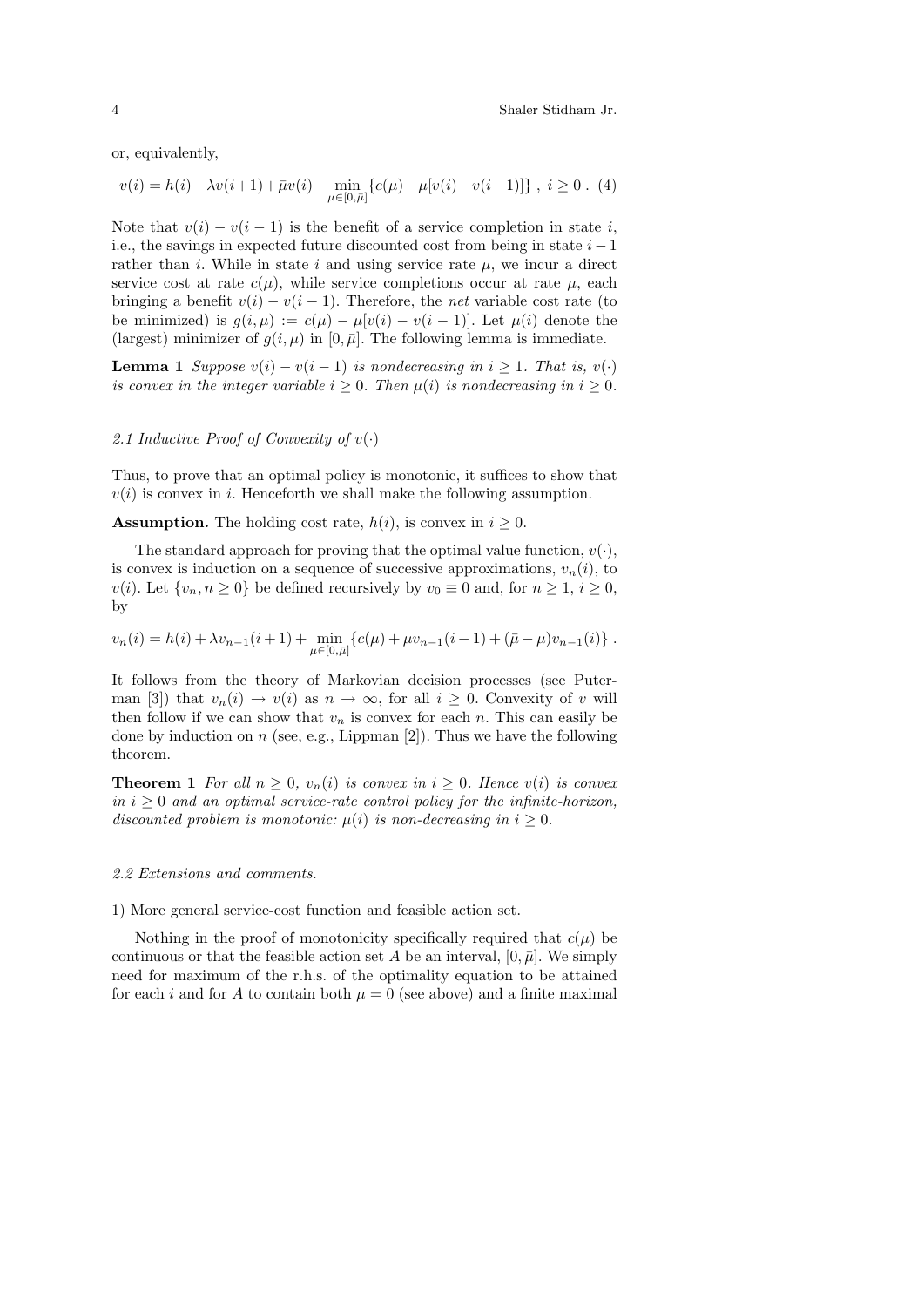element  $\bar{\mu}$  (in order to be able to uniformize the process). For example, we could have a finite set of possible actions,  $A = {\mu_0, \mu_1, ..., \mu_m}$ , where  $0 = \mu_0 < \mu_1 < \ldots < \mu_m = \bar{\mu}$ . More generally, it suffices for A to be a compact (that is, closed and bounded) set on which  $c(\mu)$  is continuous.

#### 2) Elimination of non-optimal actions.

For each state  $i \geq 1$ , our problem has the form  $\min_{\mu \in A} \{c(\mu) - \mu K\}$ , where K is a given constant. Suppose  $\mu_1 < \mu_2 < \mu_3$  ( $\mu_1, \mu_2, \mu_3 \in A$ ) and

$$
\frac{c(\mu_2) - c(\mu_1)}{\mu_2 - \mu_1} \ge \frac{c(\mu_3) - c(\mu_2)}{\mu_3 - \mu_2} \,. \tag{5}
$$

Then it follows that either  $c(\mu_2) - \mu_2 K \geq c(\mu_1) - \mu_1 K$  or  $c(\mu_2) - \mu_2 K \geq$  $c(\mu_3) - \mu_3 K$  and hence action  $\mu_2$  need never be used in an optimal policy. This implies that, without loss of optimality, we may replace A by its convex hull  $[0, \bar{\mu}]$  and  $c(\mu)$  by its lower convex envelope on  $[0, \bar{\mu}]$ . (Here it is assumed that 0 and  $\bar{\mu}$  are, respectively, the minimal and maximal elements of A.)

3) Optimality of extremal (bang-bang) policies.

Suppose A has the property that  $c(\bar{\mu})/\bar{\mu} \leq c(\mu)/\mu$ , for all  $\mu \in A$ . Then (5) holds with  $\mu_1 = 0$ ,  $\mu_2 = \mu$ , and  $\mu_3 = \bar{\mu}$ , and it follows that an *extremal* or bang-bang policy is optimal: in each state  $i \geq 1$ , use either action 0 or action  $\bar{\mu}$ . When combined with the monotonicity of an optimal policy, this implies that there exists an integer  $i_0$  such that  $\mu(i) = 0, 0 \le i \le i_0, \mu(i) = \bar{\mu}$ ,  $i > i_0$ .

#### 2.3 Optimality of a Full-Service Policy.

A full-service policy is a special case of an extremal policy, in which  $i_0 = 0$ : that is, the maximal service rate,  $\bar{\mu}$ , is used in all states  $i \geq 1$ . In many cases, it is intuitively plausible that a full-service policy should be optimal, at least when there is no discounting. To see why, note that  $c(\mu)/\mu =$  $c(\mu) \times (1/\mu) =$  (service cost rate per unit time)  $\times$  (expected service time) = expected service cost per completed service. Thus, the extremal condition,  $c(\bar{\mu})/\bar{\mu} \leq c(\mu)/\mu$ , for all  $\mu \in A$ , implies that the full-service policy minimizes the expected cost per completed service, and hence the expected service cost incurred up to the *n*-th departure, for any  $n$ . But it is obvious that the fullservice policy also minimizes the expected holding cost up to any time  $t$ , and therefore (in particular) up to the  $n<sup>th</sup>$  departure, for any n. Thus the fullservice policy minimizes the expected total cost and the expected average cost per departure until the  $n<sup>th</sup>$  departure. In any stable system, the longrun average departure rate equals the long-run average arrival rate, which is independent of policy (and equals  $\lambda$  in the present problem). Thus, the full-service policy minimizes the long-run average total cost per unit time.

A rigorous proof, based on this argument, is in Sobel [4]. As the above argument suggests, the proof works for very general interarrival-time and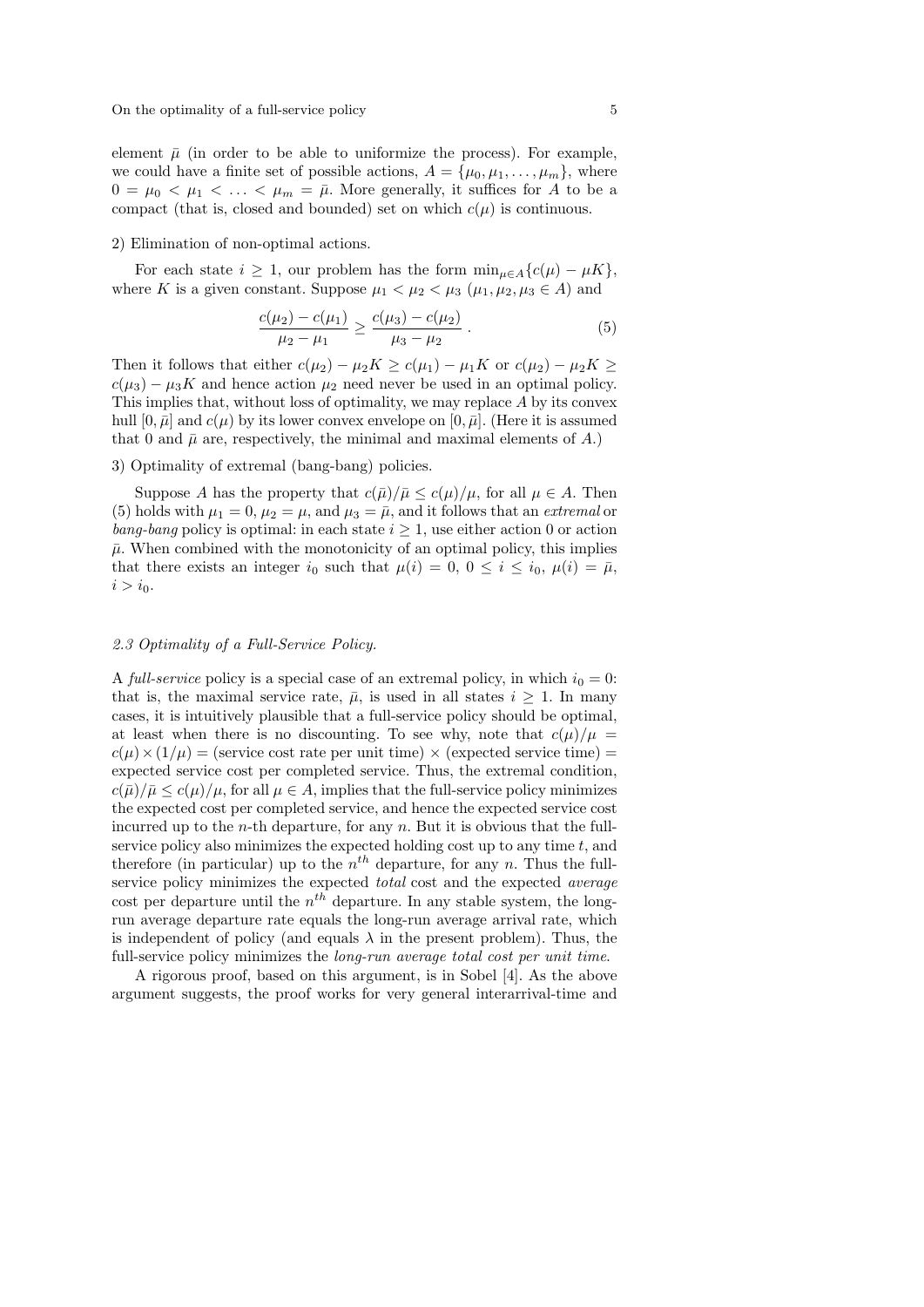service-time distributions. Essentially, the interarrival-time sequence can be arbitrary, possibly dependent and/or non-identically distributed, as long as the long-run average interarrival time exists (i.e., as long as the sequence satisfies an ergodic theorem). The service times are drawn from a family of distributions, indexed by the rate  $\mu$ , that is, the reciprocal of the mean service time, with the property that a service time performed at rate  $\mu$  is stochastically larger than one performed at rate  $\mu' > \mu$ .

The argument does not work when there is discounting, however, since then we may wish to use a slow service rate and incur a lower cost rate  $c(\mu)$ now, postponing the service completion and incurring higher holding costs in the future, when their present value is lower.

Let us now return to the discounted problem, to see if we can use the SMDP formulation to determine conditions under which a full-service policy is optimal. First, we shall assume that

$$
c(\bar{\mu})/\bar{\mu} \le c(\mu)/\mu \text{ , for all } \mu \in A , \qquad (6)
$$

which implies that an extremal, monotonic policy is optimal (see comment (3) above). Thus, there exists an integer  $i_0$  such that  $\mu(i) = 0, 0 \le i \le i_0$ ,  $\mu(i) = \bar{\mu}, i > i_0$ . Our goal is to find a condition which, together with (6), implies that  $i_0 = 0$ . To keep the exposition simple, we shall assume that the holding cost is linear:

$$
h(i) = h \cdot i \ , \ i \ge 0 \ . \tag{7}
$$

(We sketch the extension to non-linear holding costs in Section 4.) In the linear-holding-cost case the optimality equation (4) takes the form

$$
v(i) = h \cdot i + \lambda v(i+1) + \bar{\mu} v(i) + \min_{\mu \in A} \{ c(\mu) - \mu[v(i) - v(i-1)] \} , \ i \ge 0 . \ (8)
$$

It turns out to be convenient to work with a transformed model. We do this by expressing all value functions relative to the value function for a fixed policy: the policy that chooses service rate  $\mu = 0$  in all states i (the no-service policy). Let  $v^{\circ}$  denote the value function associated with this policy. That is,  $v^o(i)$  is the expected total  $\alpha$ -discounted cost over an infinite horizon, starting from state  $i$  at time  $0$ , assuming that no customers are ever served. It follows from the usual conditioning arguments that  $v^o$ satisfies the following (uniformized) functional equation,

$$
v^{o}(i) = h \cdot i + \lambda v^{o}(i+1) + \bar{\mu}v^{o}(i) , \ i \ge 0 , \qquad (9)
$$

where as before we have assumed that  $\alpha + \lambda + \bar{\mu} = 1$ .

Since no service cost is ever incurred,  $v^o(i)$  equals the  $\alpha$ -discounted total holding cost incurred over the infinite horizon by the  $i$  customers in the system at time 0 and by all future arrivals, assuming that no customers are ever served. Thus

$$
v^{o}(i) = \mathcal{E}\left[\int_{0}^{\infty} e^{-\alpha t} h \cdot (i + N(t)) dt\right],
$$
\n(10)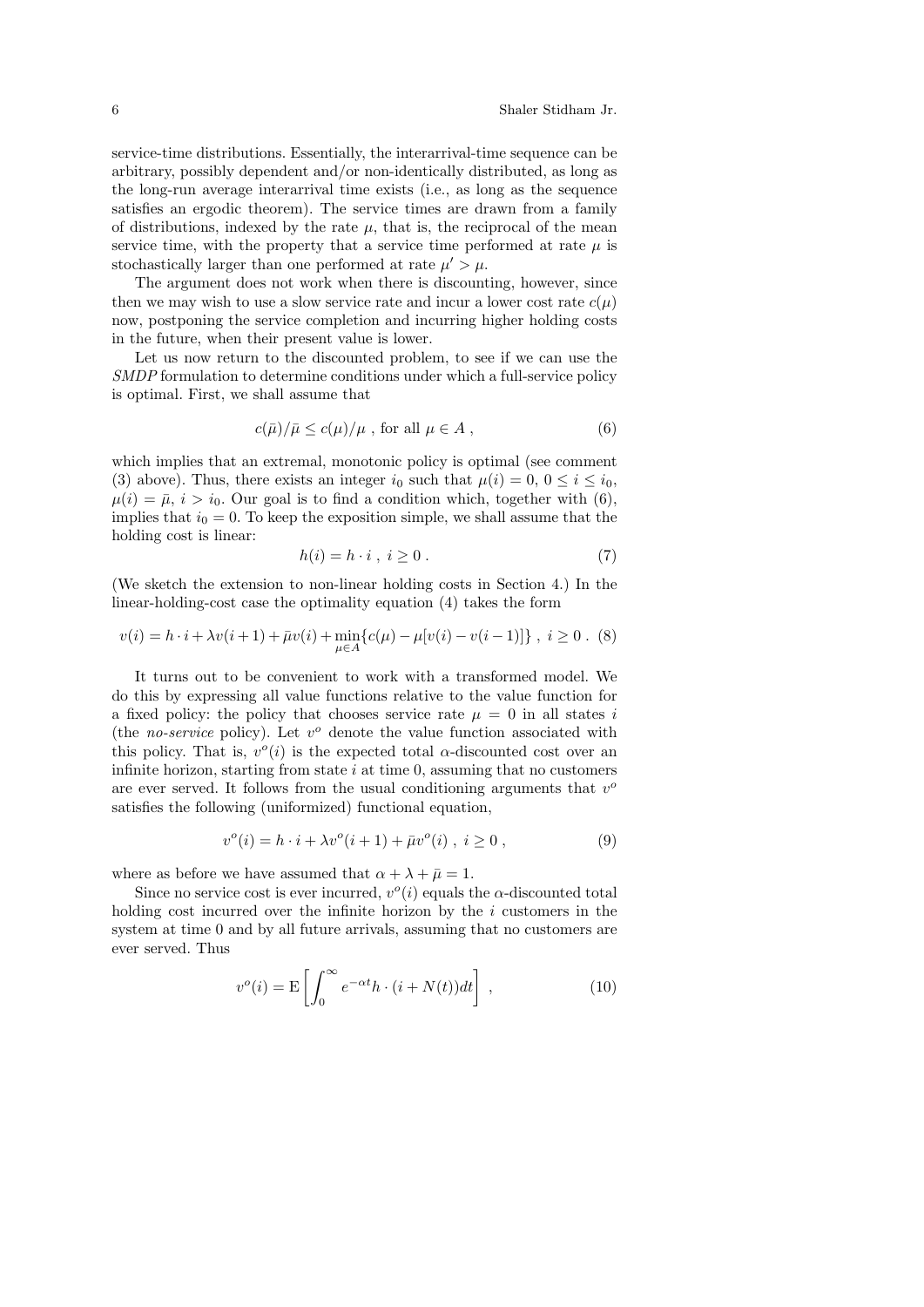On the optimality of a full-service policy 7  $\,$ 

where  $\{N(t), t \geq 0\}$  is a Poisson process with parameter  $\lambda$ . It is a straightforward exercise to use this formula to derive an explicit algebraic expression for  $v^o(i)$ , in terms of i and the parameters h,  $\alpha$  and  $\lambda$ . But we shall only need (10) and the fact that  $v^{\circ}$  satisfies the functional equation (9).

First observe (from (10) that

$$
v^{o}(i) - v^{o}(i-1) = \mathcal{E}\left[\int_{0}^{\infty} e^{-\alpha t} h dt\right] = h/\alpha , i \ge 1.
$$
 (11)

The difference  $v^o(i) - v^o(i-1)$  is precisely the expected  $\alpha$ -discounted holding cost incurred from time 0 to time  $\infty$  by the additional customer who is in the system from time 0 to time  $\infty$ .

Now let us define  $\tilde{v}(i) := v(i) - v^o(i), i \geq 0$ . Subtracting (9) from the optimality equation  $(8)$  for  $v$ , we obtain

$$
\tilde{v}(i) = \lambda \tilde{v}(i+1) + \bar{\mu}\tilde{v}(i) + \min_{\mu \in A} \{c(\mu) - \mu[v(i) - v(i-1)]\}, \ i \ge 0,
$$

so that  $\tilde{v}$  satisfies the optimality equations

$$
\tilde{v}(i) = \lambda \tilde{v}(i+1) + \bar{\mu}\tilde{v}(i) \n+ \min_{\mu \in A} \{ c(\mu) - \mu[\tilde{v}(i) - \tilde{v}(i-1) + h/\alpha] \}, \ i \ge 1 ,
$$
\n(12)

$$
\tilde{v}(0) = \lambda \tilde{v}(1) + \bar{\mu}\tilde{v}(0) , \qquad (13)
$$

where we have used  $(11)$ .

**Remark.** We see from  $(12)$  and  $(13)$  that the effect of subtracting  $v^o$  from the optimal value functions is to replace the original problem, in which holding costs were charged continuously through time, with an equivalent problem with no holding cost per se, in which a reward  $h/\alpha$  is earned at every service completion.

The intuitive idea behind this transformation is the following. Charging holding costs continuously through time is equivalent to charging the system, at each arrival point, the discounted total holding cost,  $h/\alpha$ , which the arriving customer would incur over the infinite horizon if never served, and then, when the customer departs, rewarding the system with the savings in discounted holding cost (once again,  $h/\alpha$ ) caused by the customer not being in the system over the infinite horizon remaining from that time point. Since the amounts charged at the arrival points are independent of the service-rate control policy, we can remove them from the value functions without affecting the optimization. This is precisely what we are doing when we subtract  $v^o$  from the optimal value functions. This idea, which is due to Bell [1], is discussed more rigorously in a general setting in Stidham [5].

From (12) we see that the full-service policy will be optimal if (and only if)

$$
\tilde{v}(i) - \tilde{v}(i-1) \ge \frac{c(\bar{\mu})}{\bar{\mu}} - h/\alpha \ , \ i \ge 1 \ . \tag{14}
$$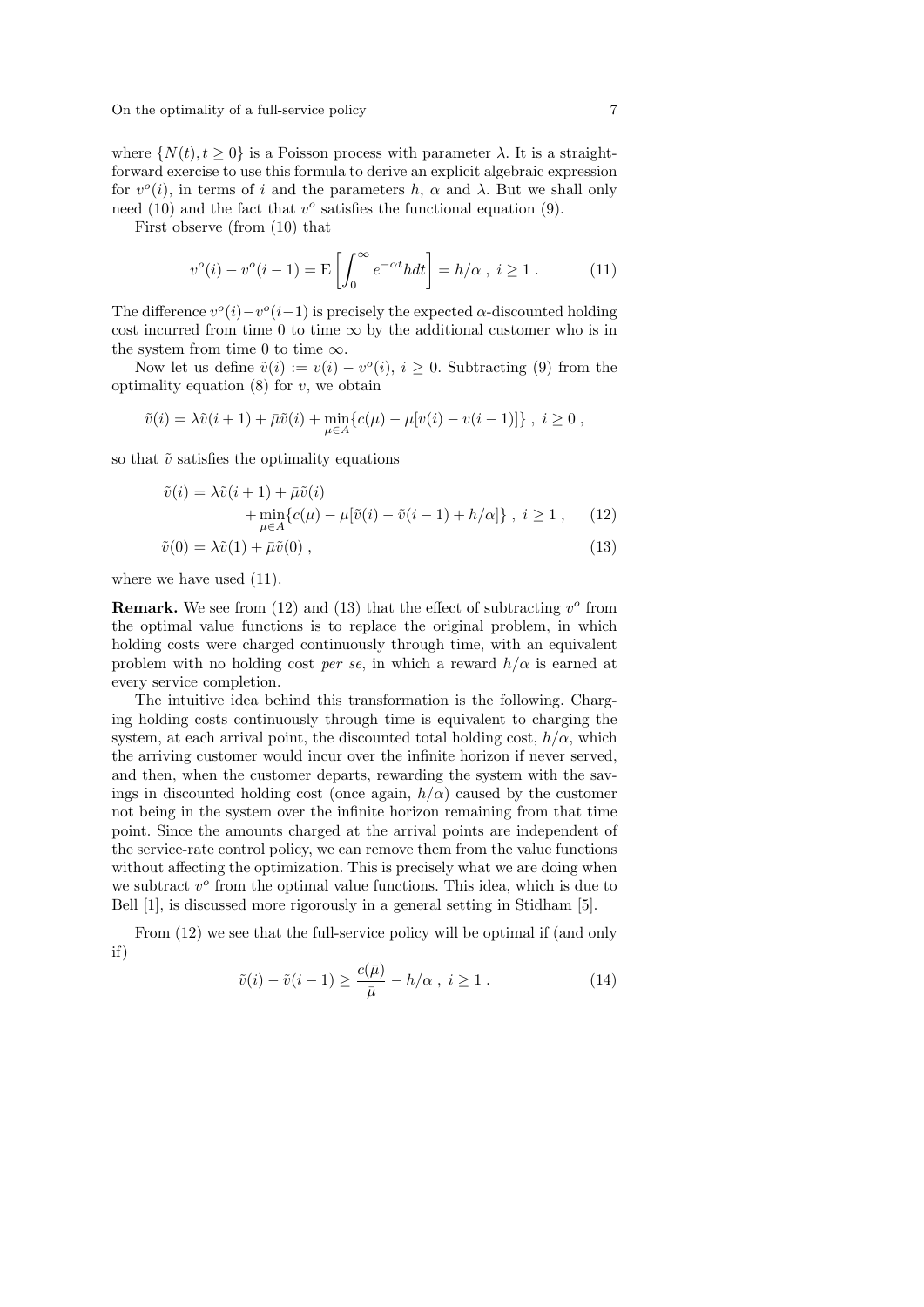8 Shaler Stidham Jr.

**Theorem 2** Suppose  $(6)$  and  $(7)$  hold and

$$
\frac{c(\bar{\mu})}{\bar{\mu}} \le h/\alpha \ . \tag{15}
$$

Then the full-service policy is optimal.

Proof. We shall use induction on a sequence of successive approximations,  $\tilde{v}_n$ , to the transformed optimal value function,  $\tilde{v}$ , to show that (14) holds. Let  $\tilde{v}_n, n \geq 0$ , be defined recursively by  $\tilde{v}_0 \equiv 0$  and, for  $n \geq 1$ ,

$$
\tilde{v}_n(i) = \lambda \tilde{v}_{n-1}(i+1) + \bar{\mu} \tilde{v}_{n-1}(i) \n+ \min_{\mu \in A} \{ c(\mu) - \mu [\tilde{v}_{n-1}(i) - \tilde{v}_{n-1}(i-1) + h/\alpha] \}, \ i \ge 1 , (16) \n\tilde{v}_n(0) = \lambda \tilde{v}_{n-1}(1) + \bar{\mu} \tilde{v}_{n-1}(0) ,
$$
\n(17)

Suppose  $\tilde{v}_{n-1}$  satisfies (14) (the induction hypothesis). Then the full-service policy is optimal for the n-stage problem, so that

$$
\tilde{v}_n(i) = \lambda \tilde{v}_{n-1}(i+1) + c(\bar{\mu}) + \bar{\mu}[\tilde{v}_{n-1}(i-1) - h/\alpha], i \ge 1,
$$

and  $\tilde{v}_n(0)$  satisfies (17). It follows that  $(i \geq 2)$ 

$$
\tilde{v}_n(i) - \tilde{v}_n(i-1) = \lambda [\tilde{v}_{n-1}(i+1) - \tilde{v}_{n-1}(i)] + \bar{\mu} [\tilde{v}_{n-1}(i-1) - \tilde{v}_{n-1}(i-2)]
$$
  
\n
$$
\geq (\lambda + \bar{\mu}) \left( \frac{c(\bar{\mu})}{\bar{\mu}} - h/\alpha \right)
$$
  
\n
$$
\geq \frac{c(\bar{\mu})}{\bar{\mu}} - h/\alpha ,
$$

where the last inequality follows from (15) and the assumption that  $\alpha + \lambda +$  $\bar{\mu} = 1$ . Similarly, for  $i = 1$  we have

$$
\tilde{v}_n(1) - \tilde{v}_n(0) = \lambda [\tilde{v}_{n-1}(2) - \tilde{v}_{n-1}(1)] + c(\bar{\mu}) - \bar{\mu}(h/\alpha)
$$

$$
\geq (\lambda + \bar{\mu}) \left( \frac{c(\bar{\mu})}{\bar{\mu}} - h/\alpha \right)
$$

$$
\geq \frac{c(\bar{\mu})}{\bar{\mu}} - h/\alpha.
$$

Thus we have shown that  $\tilde{v}_n$  satisfies (14), which completes the inductive step. To start the induction, note that

$$
\tilde{v}_0(i) - \tilde{v}_0(i-1) = 0 \ge \frac{c(\bar{\mu})}{\bar{\mu}} - h/\alpha
$$
,

since  $\tilde{v}_0 \equiv 0$ . Since  $\tilde{v}_n \to \tilde{v}$  as  $n \to \infty$ , it follows that  $\tilde{v}$  satisfies (14) and hence a full-service policy is optimal.  $\overline{1}$ 

Referring again to the transformed optimality equation (12) and observing that  $\mathcal{L}$  control  $\mathcal{L}$ 

$$
c(\mu) - \mu \cdot h/\alpha = \mu \left( \frac{c(\mu)}{\mu} - h/\alpha \right) ,
$$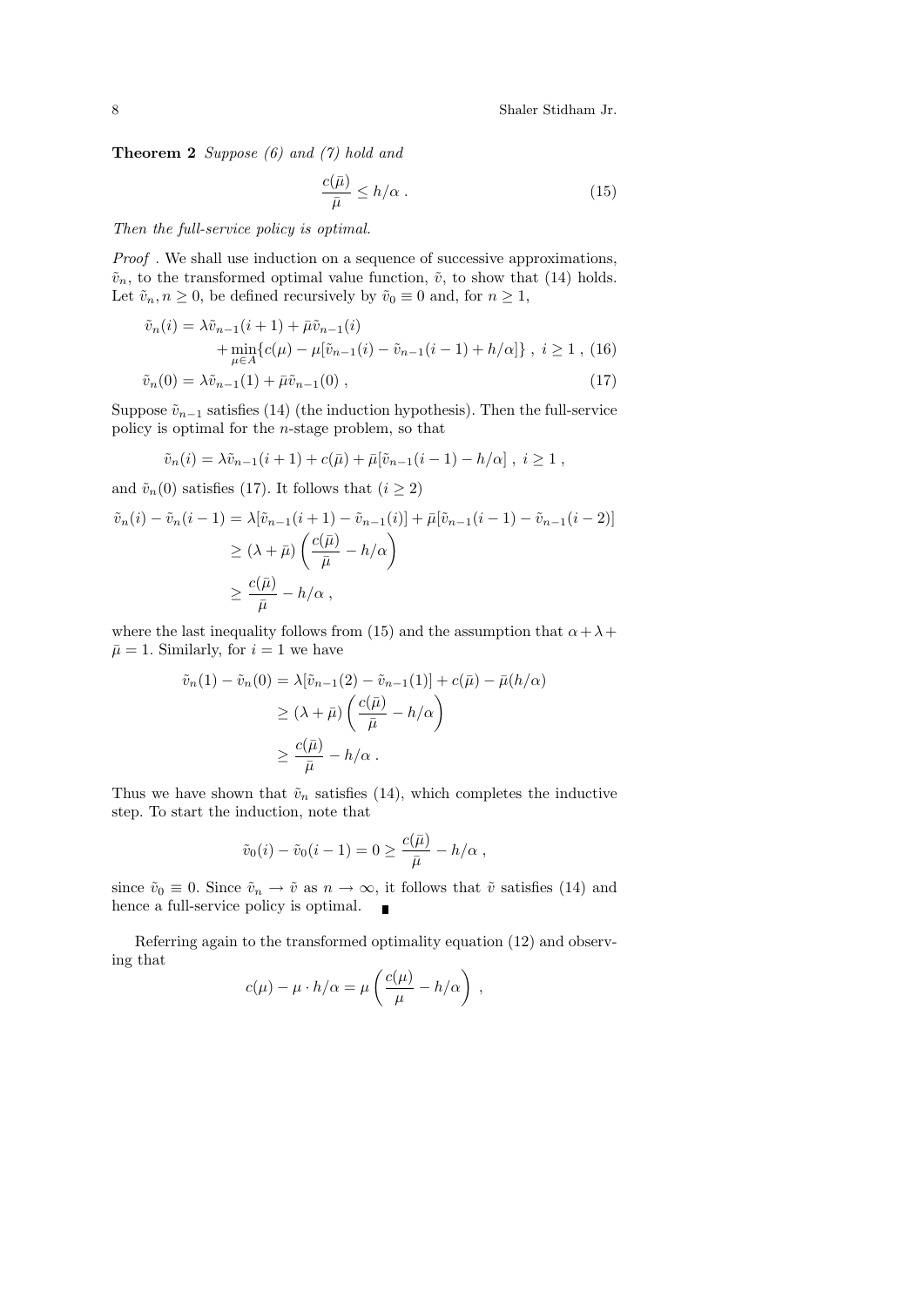we see that the problem is equivalent to one in which the system earns a lump-sum benefit,  $b(\mu) := h/\alpha - c(\mu)/\mu$ , at the instant of each service completion in state i when the service rate is  $\mu$ , and no other rewards or costs are earned or incurred. With this interpretation, it is intuitively obvious that, if  $b(\bar{\mu}) \ge b(\mu)$  for all  $\mu \in A$  and  $b(\bar{\mu}) \ge 0$  – that is, if (6) and (15) hold, respectively – then the full-service policy will be optimal, since it both maximizes the benefit earned at each service completion and minimizes the time until each service completion. In the presence of discounting, a given benefit has a larger present value if it is earned earlier, provided the benefit is non-negative – hence the need for condition (15). Compare this argument to the intuitive argument for optimality of the full-service policy in the undiscounted case, given at the beginning of this section. In the undiscounted case we needed only the first of the two conditions, namely (6).

This intuitive argument for the optimality of the full-service policy in the discounted case can be made the basis of a rigorous proof in a more general setting, in which the interarrival times and service times need not be exponential nor mutually independent and in which optimality holds on a sample-path basis. This is the subject of the next section.

#### 3 The G/G/1 Queue with Discounting

In this section we consider a single-server queue with arbitrarily distributed interarrival and service times in the presence of discounting. The notation and assumptions follow (roughly) those of Sobel [4], who considered a general single-server queue without discounting. Like Sobel, we obtain strong (stochastic-order and/or sample-path) finite- and infinite-horizon versions of the optimality of the full-service policy.

Customers are numbered  $j = 1, 2, \ldots$ , in order of arrival. Let  $A_0 = 0$  and let  $A_i \geq 0$  denote the instant of arrival of customer j, where  $A_i \geq A_{i-1}, j \geq 1$ 1. (Note that batch arrivals are permitted.) We make no distributional nor independence assumptions about the sequence of random variables,  $\{A_i, j \geq j\}$ 1}. Let  $X_j$  denote the work required by customer  $j, j \geq 1$ . Assume that  $X_j$ ,  $j \geq 1$ , are i.i.d. non-negative random variables distributed as the generic random variable X with distribution function

$$
G(x) = P\{X \le x\}, \quad x \ge 0.
$$

The stochastic sequences  $\{X_j, j \geq 1\}$  and  $\{A_j, j \geq 1\}$  are independent of each other.

The server works at a deterministic rate  $\mu$ ,  $\mu \in A$ , where  $\mu$  is a decision (control) variable and A is the set of feasible service rates, which contains a maximal element,  $\bar{\mu}$ . Thus, if the server works at rate  $\mu$  throughout the service of customer j, then customer j's service time is  $S_j = X_j/\mu$ , with  $E[S_i] = 1/\mu$ .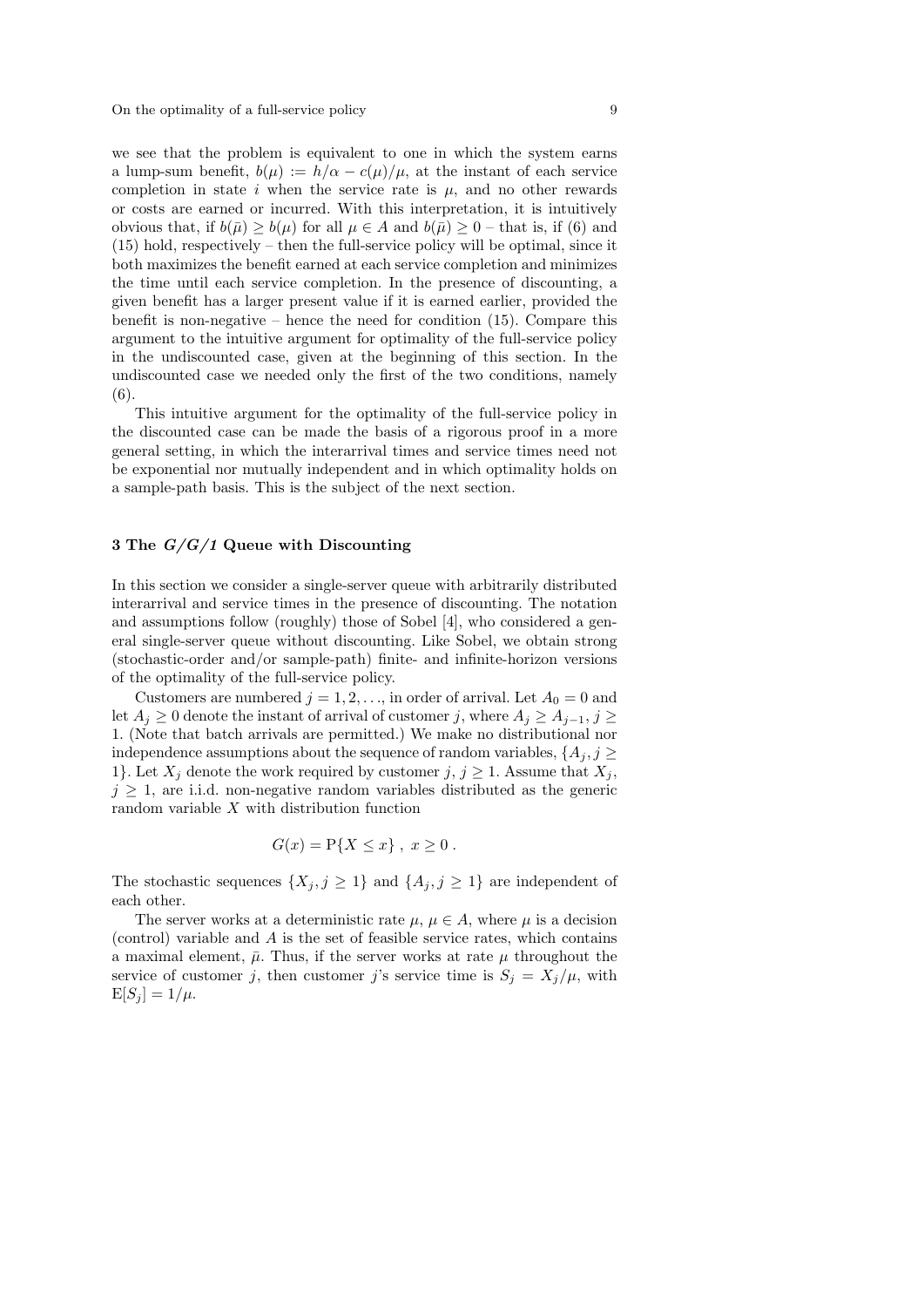As an example, suppose the customers are messages in a communication system and the server is a communication channel. Then  $X_j$  could be the number of packets in message j and the service rate  $\mu$  could be the number of packets per second transmitted by the channel, so that the time required to transmit message  $j$  is

$$
\frac{X_j \text{ packets}}{\mu \text{ packets/second}} = X_j/\mu \text{ seconds} .
$$

Let  $F_{\mu}$  denote the distribution function of the service time, when service rate  $\mu$  is chosen, where  $\mu \in A$ . Then under our assumptions we have, for any  $\mu, \mu' \in B, \mu < \mu'$ ,

$$
F_{\mu}(z) = P\{X/\mu \leq z\} = G(\mu z) \leq G(\mu' z) = P\{X/\mu' \leq z\} = F_{\mu'}(z) , z \geq 0.
$$

Thus the service time is stochastically decreasing in  $\mu$ . In particular, for all  $\mu \in A$ , we have

$$
F_{\mu}(z) \leq F_{\bar{\mu}}(z) , z \geq 0 ,
$$

so that the service time is stochastically minimized by choosing the maximal service rate,  $\bar{\mu}$ .

Without loss of generality, we shall assume henceforth that  $E[X] =$  $\int_0^\infty x dG(x) = 1$ . That is, we shall measure work in units of the mean work required by a customer. In the communication example, if the average message length is, say, 10 mb, this would mean that the transmission rate  $\mu$  is measured in the number of multiples of 10 mb that can be transmitted per second. It follows that the mean service time, when using service rate  $\mu$ , is given by

$$
\int_0^\infty z dF_\mu(z) = \mathcal{E}[X/\mu] = 1/\mu.
$$

Thus,  $\mu$  corresponds to what we often mean by service rate: the reciprocal of the mean service time.

A service rate  $\mu$  is chosen at the beginning of the service of each customer and remains in effect until that service is completed. Motivated by the results for the  $M/M/1$  queue, we assume that the system earns a deterministic, lump-sum benefit,  $b(\mu)$ , at the instant of each service completion when service rate  $\mu$  is in effect, and that no other rewards or costs are earned or incurred. We make the following assumptions about the benefit function,  $b(\mu)$ .

## **Assumption 1.**  $b(\bar{\mu}) \ge b(\mu)$  for all  $\mu \in A$ .

## Assumption 2.  $b(\bar{\mu}) \geq 0$ .

Future benefits are continuously discounted at discount rate  $\alpha$ .

Let  $\mu_j$  denote the service rate chosen for the service of customer j. We claim that setting  $\mu_i = \bar{\mu}$  for all  $j \ge$  maximizes the total discounted benefit earned up to and including the  $k^{th}$  departure, for all  $k \geq 1$ , for any realization of the customer arrival times,  $A_i$ , and work requirements,  $X_i$ ,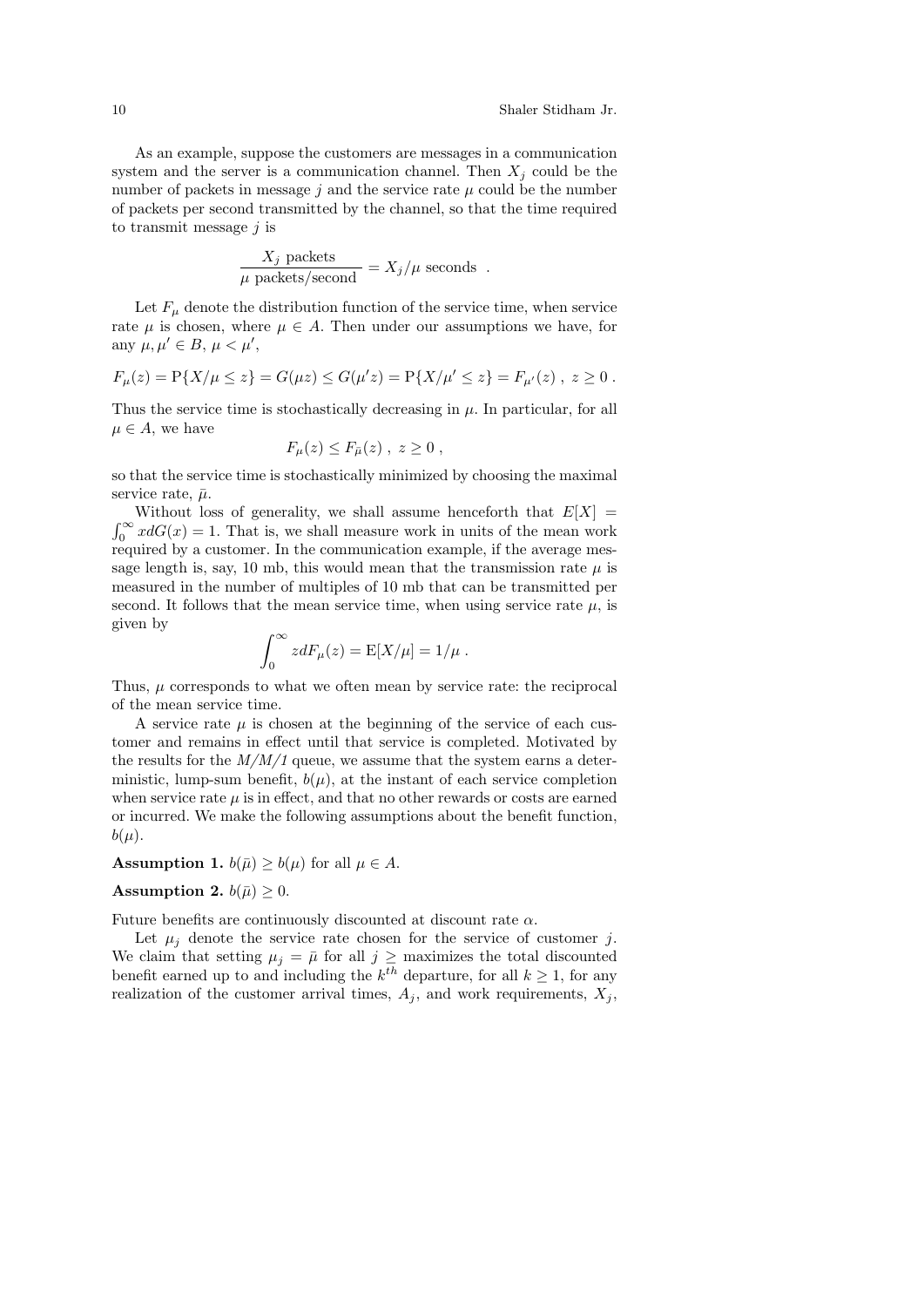$j \geq 1$ . This is intuitively obvious, following the argument at the end of the previous section, but it can be formally proved as follows.

Consider an arbitrary policy for choosing the service rates,  $\mu_i$ , associated with customers  $j = 1, 2, \ldots$  Consider a fixed and arbitrary realization of the arrival times,  $A_j$ ,  $j \geq 1$ , and work requirements,  $X_j$ ,  $j \geq 1$ . Let  $D_j$ denote the departure time of customer j,  $j \geq 1$ . First note that, since the queue discipline is first-come, first served,

$$
D_j = \max\{A_j, D_{j-1}\} + S_j
$$
  
= 
$$
\max\{A_j, D_{j-1}\} + X_j/\mu_j.
$$

for all  $j \ge 1$  (with  $D_0 := 0$ ). Since  $X_j/\mu_j$  is minimized by setting  $\mu_j = \bar{\mu}$ , it follows by induction on  $j = 1, 2, \ldots$ , that the departure time,  $D_j$ , of each customer j is minimized by the full-service policy. Now, for any  $k \geq 1$ , the total discounted benefit earned in  $[0, D_k]$  is

$$
\sum_{j=1}^k e^{-\alpha D_j} b(\mu_j)
$$

Hence the full-service policy maximizes this quantity.

Thus, we have the following theorem, which is a sample-path counterpart of the result for the  $M/M/1$  queue.

Theorem 3 Under Assumptions 1 and 2, for any realization of the arrival times,  $A_j$ ,  $j \geq 1$ , and work requirements,  $X_j$ ,  $j \geq 1$ , setting  $\mu_j = \bar{\mu}$  for all  $j \geq 1$  maximizes the total discounted benefit earned during  $[0, D_k]$ ,

$$
\sum_{j=1}^k e^{-\alpha D_j} b(\mu_j) ,
$$

for all  $k \geq 1$ .

The following corollaries are immediate.

Corollary 1 The full-service policy maximizes the expected discounted benefit earned until the  $k^{th}$  departure,

$$
\mathrm{E}\left[\sum_{j=1}^k e^{-\alpha D_j}b(\mu_j)\right],
$$

for all  $k \geq 1$ .

Corollary 2 The full-service policy maximizes the expected discounted benefit earned over an infinite horizon,

$$
\mathrm{E}\left[\sum_{j=1}^{\infty}e^{-\alpha D_j}b(\mu_j)\right].
$$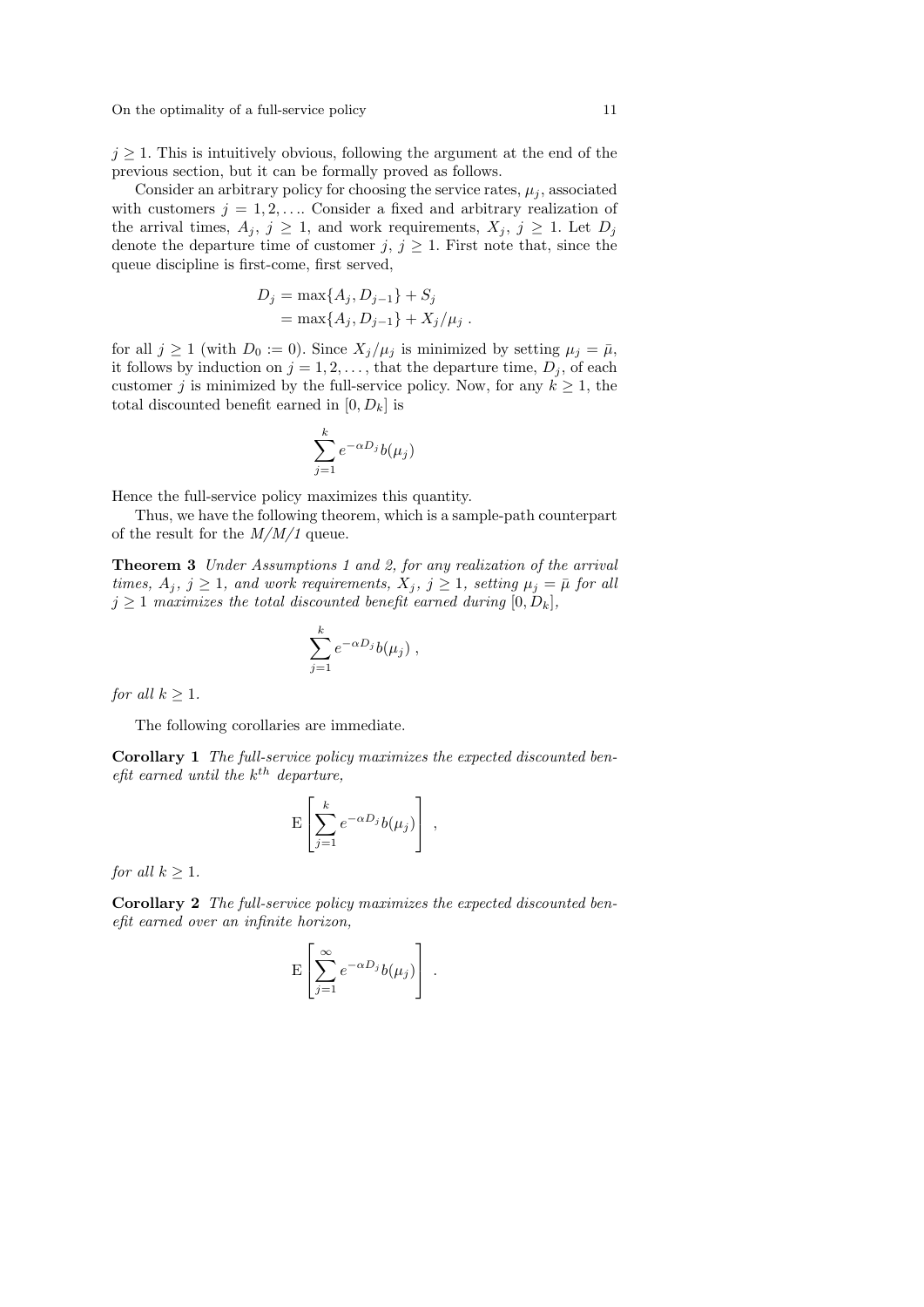#### 4 Extension to Non-Linear Holding Cost in the SMDP Model

In this section we return to the SMDP model of Section 2 for the system with exponentially distributed inter-arrival and service times and show how the optimality of a full-service policy extends to non-linear holding costs.

Let  $h = \{h(i), i \in S\}$  denote the holding-cost function and assume (as before) that  $h(i)$  is a convex, non-decreasing function of  $i \in S$ . To indicate the dependence of the optimal value function on the holding-cost function, we use the notation,  $v(i; h)$ , for the minimal total discounted cost over an infinite horizon, starting in state  $i$ , given that the holding-cost function is **h**. Then  $v(i; h)$  satisfies the (uniformized) optimality equation (cf. (4))

$$
v(i; \mathbf{h}) = h(i) + \lambda v(i+1; \mathbf{h}) + \bar{\mu}v(i; \mathbf{h})
$$
  
+ 
$$
\min_{\mu \in A} \{c(\mu) - \mu[v(i; \mathbf{h}) - v(i-1; \mathbf{h})]\}, i \ge 1,
$$
  

$$
v(0; \mathbf{h}) = h(0) + \lambda v(1; \mathbf{h}) + \bar{\mu}v(0; \mathbf{h})
$$

Similarly, let  $v^f(i; \mathbf{h})$  denote the value function for the full-service policy, which satisfies the following functional equation:

$$
v^f(i; \mathbf{h}) = c(\bar{\mu}) + h(i) + \lambda v^f(i+1; \mathbf{h}) + \bar{\mu} v^f(i-1; \mathbf{h}), \ i \ge 1,
$$
  

$$
v^f(0; \mathbf{h}) = h(0) + \lambda v^f(1; \mathbf{h}) + \bar{\mu} v^f(0; \mathbf{h})
$$

We know that the full-service policy is optimal for the holding-cost function h if and only if

$$
c(\bar{\mu}) - \bar{\mu}[v^f(i; \mathbf{h}) - v^f(i-1; \mathbf{h})] \le c(\mu) - \mu[v^f(i; \mathbf{h}) - v^f(i-1; \mathbf{h})], \ \mu \in A.
$$
\n(18)

for all  $i \geq 1$ . It is intuitively plausible that, if the full-service policy is optimal for a particular holding-cost function h, then it is also optimal for all "larger" holding-cost functions. The exact meaning of "larger", however, must be specified with care. The following lemma gives the result that we shall need.

**Lemma 2** Consider two holding-cost functions,  $h^1 = \{h^1(i), i \in S\}$  and  $h^2 = \{h^2(i), i \in S\}$ , and suppose that  $h^1(i) - h^1(i-1) \leq h^2(i) - h^2(i-1)$ for all  $i \geq 1$ . Then, if the full-service policy is optimal for  $h^1$ , it is also optimal for  $h^2$ .

*Proof* Suppose the full-service policy is optimal for  $h^1$ , so that (18) holds for all  $i \geq 1$  with  $\mathbf{h} = \mathbf{h}^1$ . Then to show that the full-service policy is optimal for  $h^2$ , it suffices to show that

$$
v^f(i; \mathbf{h}^1) - v^f(i-1; \mathbf{h}^1) \le v^f(i; \mathbf{h}^2) - v^f(i-1; \mathbf{h}^2) , i \ge 1 .
$$
 (19)

We verify this inequality by induction on a sequence of approximations to the infinite-horizon value functions. For any holding-cost function h, let the (finite-horizon) value functions  $v_n^f(i; \mathbf{h})$  be defined recursively for  $n \geq 1$  by

$$
v_n^f(i; \mathbf{h}) = c(\bar{\mu}) + h(i) + \lambda v_{n-1}^f(i+1; \mathbf{h}) + \bar{\mu} v_{n-1}^f(i-1; \mathbf{h}), \ i \ge 1,
$$
  

$$
v_n^f(0; \mathbf{h}) = h(0) + \lambda v_{n-1}^f(1; \mathbf{h}) + \bar{\mu} v_{n-1}^f(0; \mathbf{h}),
$$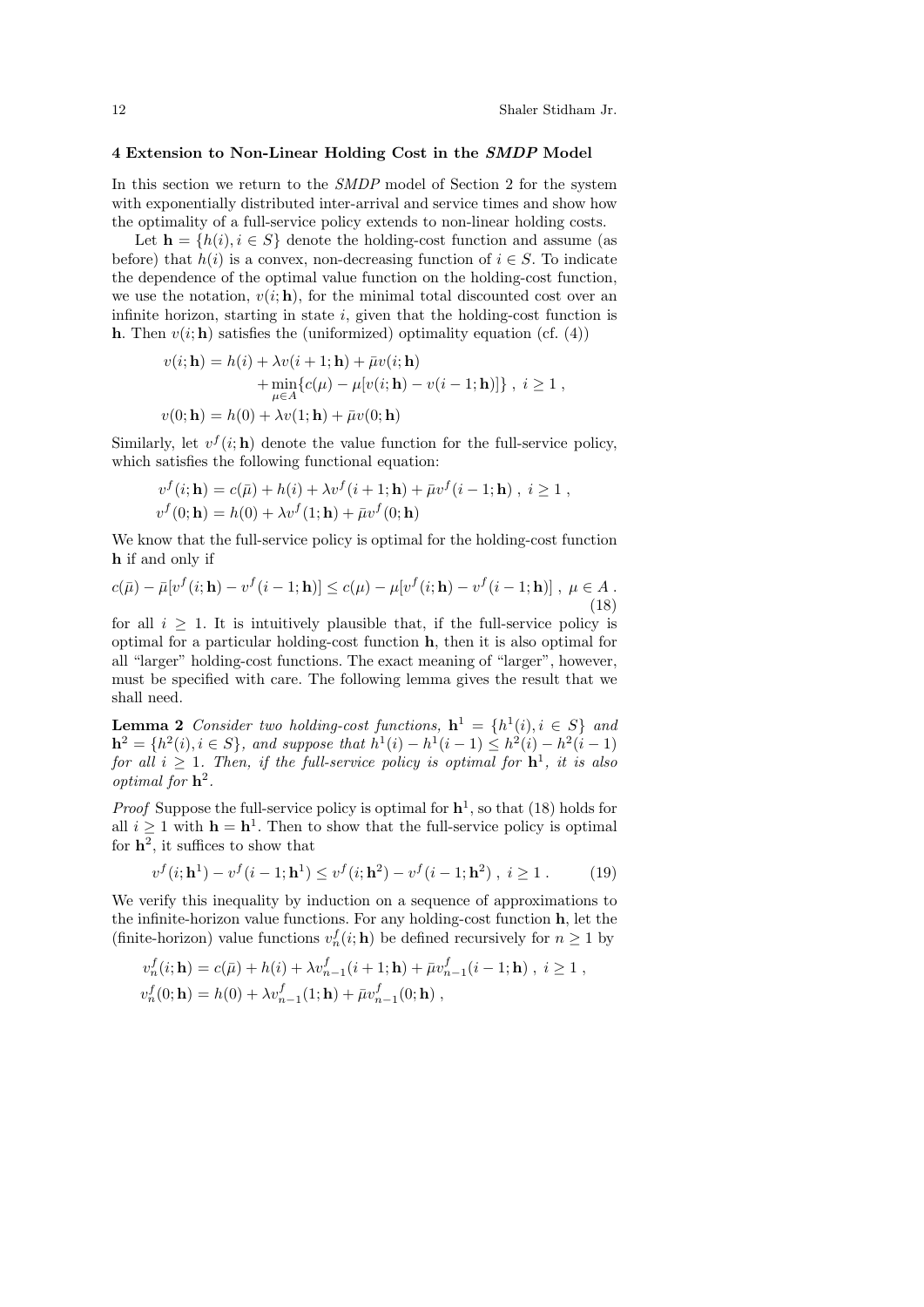with  $v_0^f(\cdot; \mathbf{h}) \equiv 0$ . Let  $n \ge 1$  be given and suppose

$$
v_{n-1}^f(i; \mathbf{h}^1) - v_{n-1}^f(i-1; \mathbf{h}^1) \le v_{n-1}^f(i; \mathbf{h}^2) - v_{n-1}^f(i-1; \mathbf{h}^2) , i \ge 1.
$$

Then for  $i \geq 2$  we have

$$
v_n^f(i; \mathbf{h}^1) - v_n^f(i-1; \mathbf{h}^1)
$$
  
=  $h^1(i) - h^1(i-1) + \lambda(v_{n-1}^f(i+1; \mathbf{h}^1) - v_{n-1}^f(i; \mathbf{h}^1))$   
 $+ \bar{\mu}(v_{n-1}^f(i-1; \mathbf{h}^1) - v_{n-1}^f(i-2; \mathbf{h}^1))$   
 $\leq h^2(i) - h^2(i-1) + \lambda(v_{n-1}^f(i+1; \mathbf{h}^2) - v_{n-1}^f(i; \mathbf{h}^2))$   
 $+ \bar{\mu}(v_{n-1}^f(i-1; \mathbf{h}^2) - v_{n-1}^f(i-2; \mathbf{h}^2))$   
=  $v_n^f(i; \mathbf{h}^2) - v_n^f(i-1; \mathbf{h}^2)$ ,

whereas for  $i = 1$  we have

$$
\begin{aligned} v_n^f(1;{\bf h}^1) &- v_n^f(0;{\bf h}^1) \\ & = c(\bar{\mu}) + h^1(1) - h^1(0) + \lambda (v_{n-1}^f(2;{\bf h}^1) - v_{n-1}^f(1;{\bf h}^1)) \\ & \quad + \bar{\mu} (v_{n-1}^f(0;{\bf h}^1) - v_{n-1}^f(0;{\bf h}^1)) \\ & \leq c(\bar{\mu}) + h^2(1) - h^2(0) + \lambda (v_{n-1}^f(2;{\bf h}^2) - v_{n-1}^f(1;{\bf h}^2)) \\ & \quad + \bar{\mu} (v_{n-1}^f(0;{\bf h}^2) - v_{n-1}^f(0;{\bf h}^2)) \\ & = v_n^f(1;{\bf h}^2) - v_n^f(0;{\bf h}^2) \ . \end{aligned}
$$

It follows by induction on  $n$  that (19) holds and hence the full-service policy is optimal for the holding-cost function  $h^2$ .

We shall presently use this lemma to extend our results on the optimality of the full-service policy from linear to non-linear holding-cost functions. The lemma has some interest in its own right, however. Note first that its conditions require an ordering between the first differences of  $h<sup>1</sup>$  and those of  $h^2$  – not the values themselves. In particular, the conditions put no restrictions on  $h^1(0)$  and  $h^2(0)$ ; it could be the case that  $h^1(0) > h^2(0)$ . Indeed, we could have  $h^1(i) > h^2(i)$  for all  $i \geq 0$  and still satisfy the conditions of the lemma. Conversely, it could be the case that  $h^1(i) \leq h^2(i)$ for all  $i \geq 0$  but the conditions of the lemma are not satisfied.

Now consider an arbitrary convex, non-decreasing holding-cost function,  $h^2 = \{h^2(i), i \in S\}$ . Define the linear holding-cost function  $h^1 = \{h^1(i), i \in S\}$ .  $S$ } as follows:

$$
h^{1}(i) = (h^{2}(1) - h^{2}(0)) \cdot i , i \ge 0 .
$$

Then it follows from the convexity of  $h^2$  that  $h^1(i) - h^1(i-1) \leq h^2(i)$  $h^2(i-1)$  for all  $i \geq 1$ , so that the conditions of Lemma 2 are satisfied. The following theorem is then a direct consequence of Lemma 2 and Theorem 2.

Theorem 4 Suppose (6) holds and

$$
\frac{c(\bar{\mu})}{\bar{\mu}} \le (h^2(1) - h^2(0))/\alpha \,. \tag{20}
$$